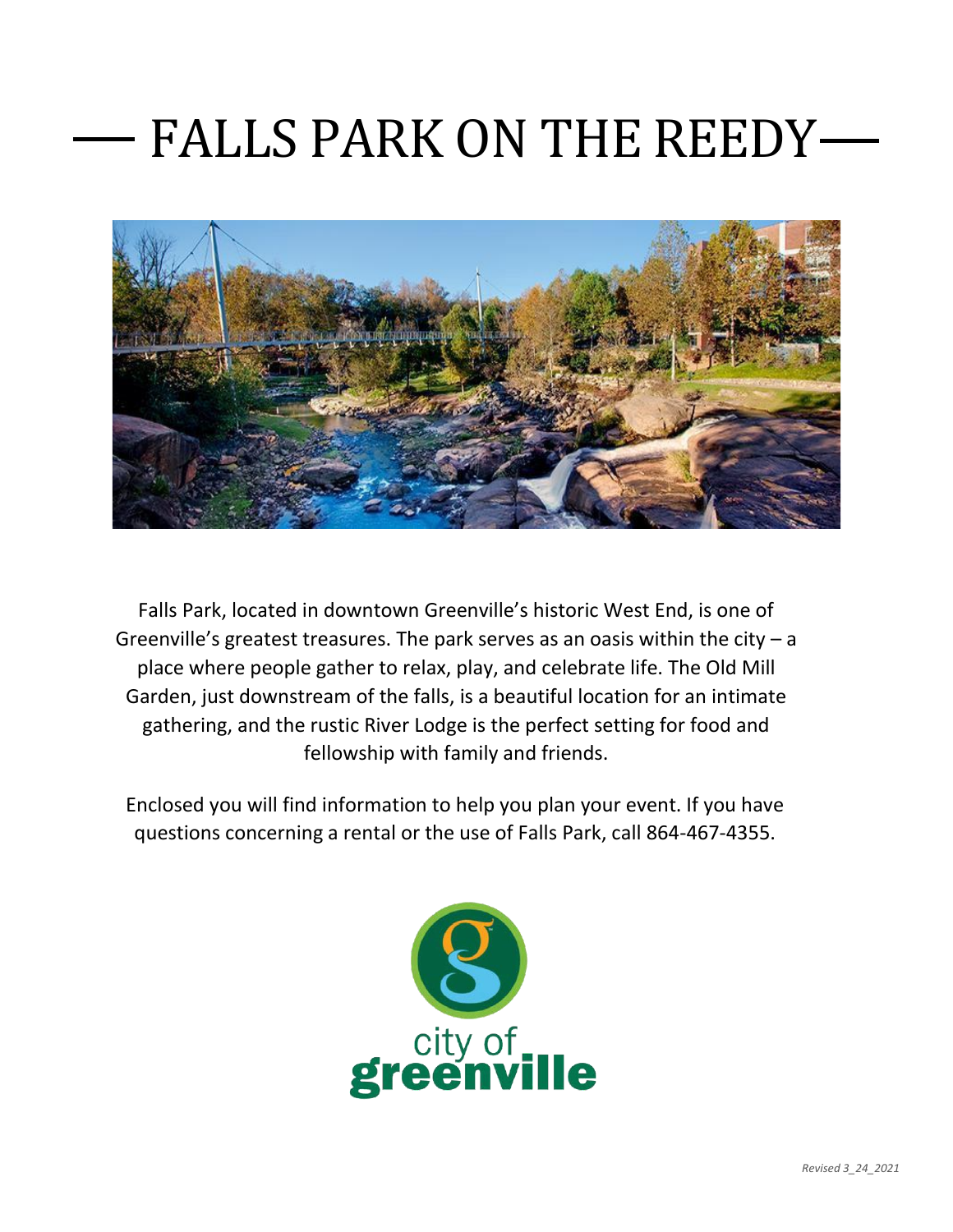# POLICIES

**Events held in Falls Park must not impose hardship on the park, staff, visitors, or neighbors. In addition, all events in Falls Park must conform to City of Greenville policies and procedures.**

**Refund Policy**: You must cancel your reservation at least one month prior to the event in order to receive a 50% refund. We will not issue a refund for a cancellation made less than one month prior to the event (even if you made the reservation during that time). All facilities are rain or shine. THERE ARE NO REFUNDS FOR INCLEMENT WEATHER.

**Rental Fees**: Rental fees include the non-exclusive use of the rental space only. The City of Greenville does not provide equipment such as chairs, tents, portable toilets, etc. or the services of a florist, caterer, photographer, officiant, etc.

**Outside Equipment Rental**: Arrangements regarding access to Falls Park for deliveries, equipment setup/removal, etc. must be approved in advance and must not interfere with other park users. All rental equipment must be delivered and picked up the day of the event, during your allotted rentaltime.

**Vehicles**: Vehicles must not be driven or parked on the grass or cross the land bridge between Furman College Way and Falls Park. Failure to abide by this rule may result in the cancellation of your reservation. Golf carts are also prohibited.

**Renter's Responsibility**: Clean-up of the rental space, including trash removal, is the renter's responsibility. The rental area should be free of decorations, food, napkins, plates, cups, etc. left by guests. Nothing, including water and ice, is to be dumped on flowers, grass, or shrubs. The renter assumes full responsibility for the conduct of all persons attending the event. The renter will be responsible for any damage done to the premises by guests or independent contractors. Renters are required to conduct the event in an orderly manner in full compliance with applicable laws, codes, rules, and regulations.

**Restrictions**: No extra grills, inflatable kids' rides, portable tents, or portalets are allowed. No loud music or amplified sound of any kind. No selling of food, beverages, merchandise, or other services on park property without permission from the City's Special Events Division. No tents or structures may be erected without permission from the Special Events Administrator. No alcohol. No open flames, grills, or generators. No rice, confetti, sparklers, glitter, or sidewalk chalk.

**Disclaimer**: The City of Greenville is in no way responsible for personal items that are lost, left behind, or stolen. The City of Greenville is in no way responsible for the actions of members of the public, such as disturbing an event in progress, taking photographs during an event, driving to and away from rental sites, etc. Falls Park is open to the public and exclusive use of an area of the park cannot be granted.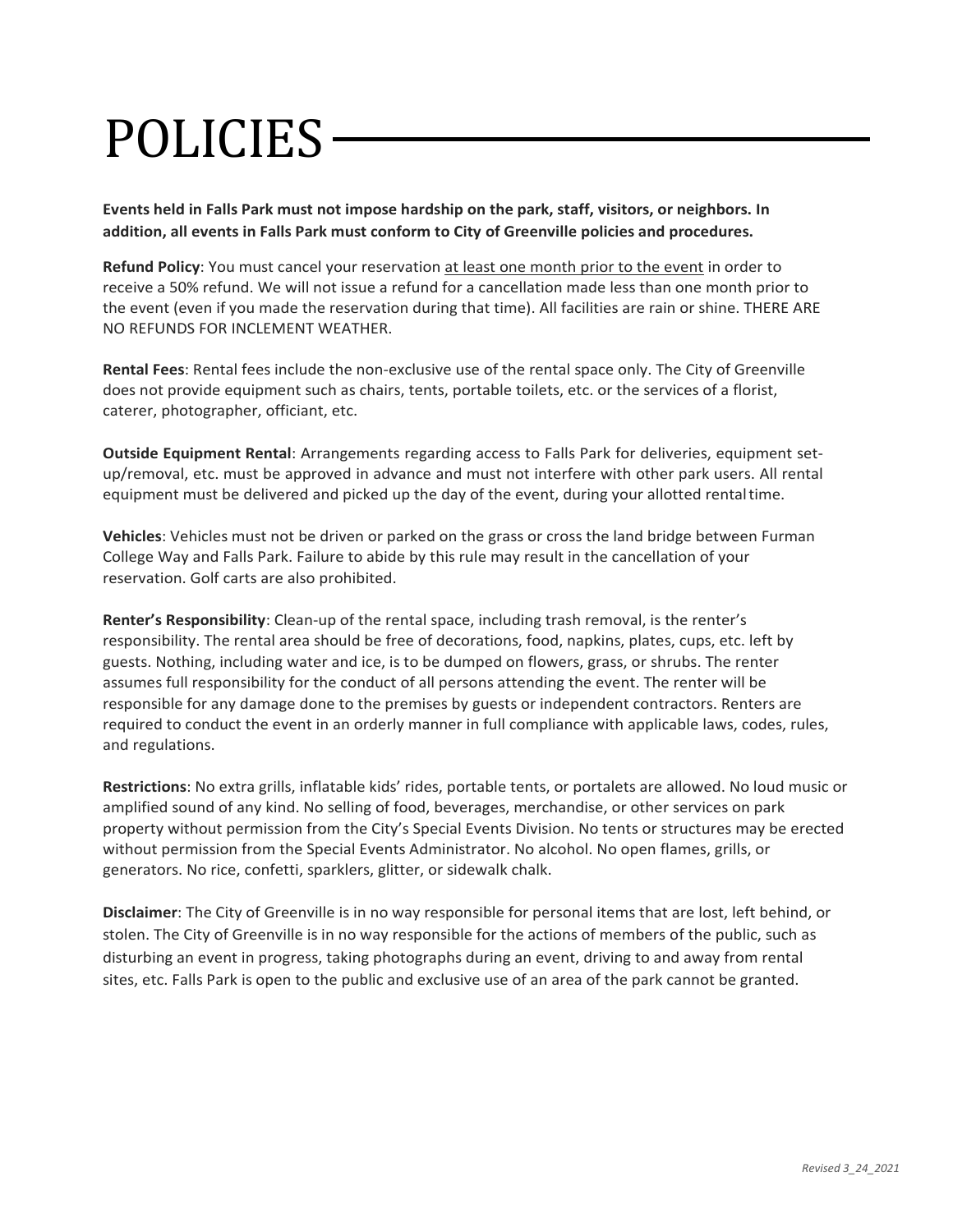## RENTAL



### **Availability**

The Old Mill Garden and River Lodge are available year around during normal park hours (9 a.m. – 9 p.m.). For rental information visit our [website](https://secure.rec1.com/SC/greenville-sc/catalog/index/011c2224fbe06db1c4b9d124fdb9fa2c?filter=c2VhcmNoPSZsb2NhdGlvbiU1QjEzMTY4JTVEPTE=) or call 864-467-4355.

#### **Reservations**

Reservation requests are approved for the current year only (e.g. for a wedding in the next calendar year, please make your request online to hold your date. Approvals will be considered in the order requests were received.)

### **Payment**

Payment in full is due within 48 hours after reservation request is approved. The following methods of payment are accepted: Visa, MasterCard, Discover, or American Express.

#### **Fees**

Falls Park weddings must reserve the Old Mill Garden and River Lodge. Reservations are available in four or eight-hour blocks, to include set-up and breakdown. The fees for rental are as follows:

- \$425 Monday Friday 9AM-1PM or 3PM-7PM
- \$625 Monday Friday 9 AM-7PM
- \$675 Sat, Sun, Holidays 9AM-1PM or 3PM-7PM
- \$875 Sat, Sun, Holidays 9AM-7PM

The River Lodge may be reserved for family picnics or corporate events but cannot be reserved for commercial or fundraising purposes where fees are charged. Reservations are made in four-hour blocks, to include set-up and breakdown.

The fee for the River Lodge are as follows:

- \$200 Monday Friday 9AM-1PM or 3PM-7PM
- \$250 Saturday, Sunday, and holidays 9AM-1PM or 3PM-7PM

The fee for a Professional Photography Permit is \$25 Monday – Friday and \$50 Saturday, Sunday, and holidays. Professional portrait shoots cannot exceed two hours.

The fee to use a professional catering company at a wedding or event is \$50.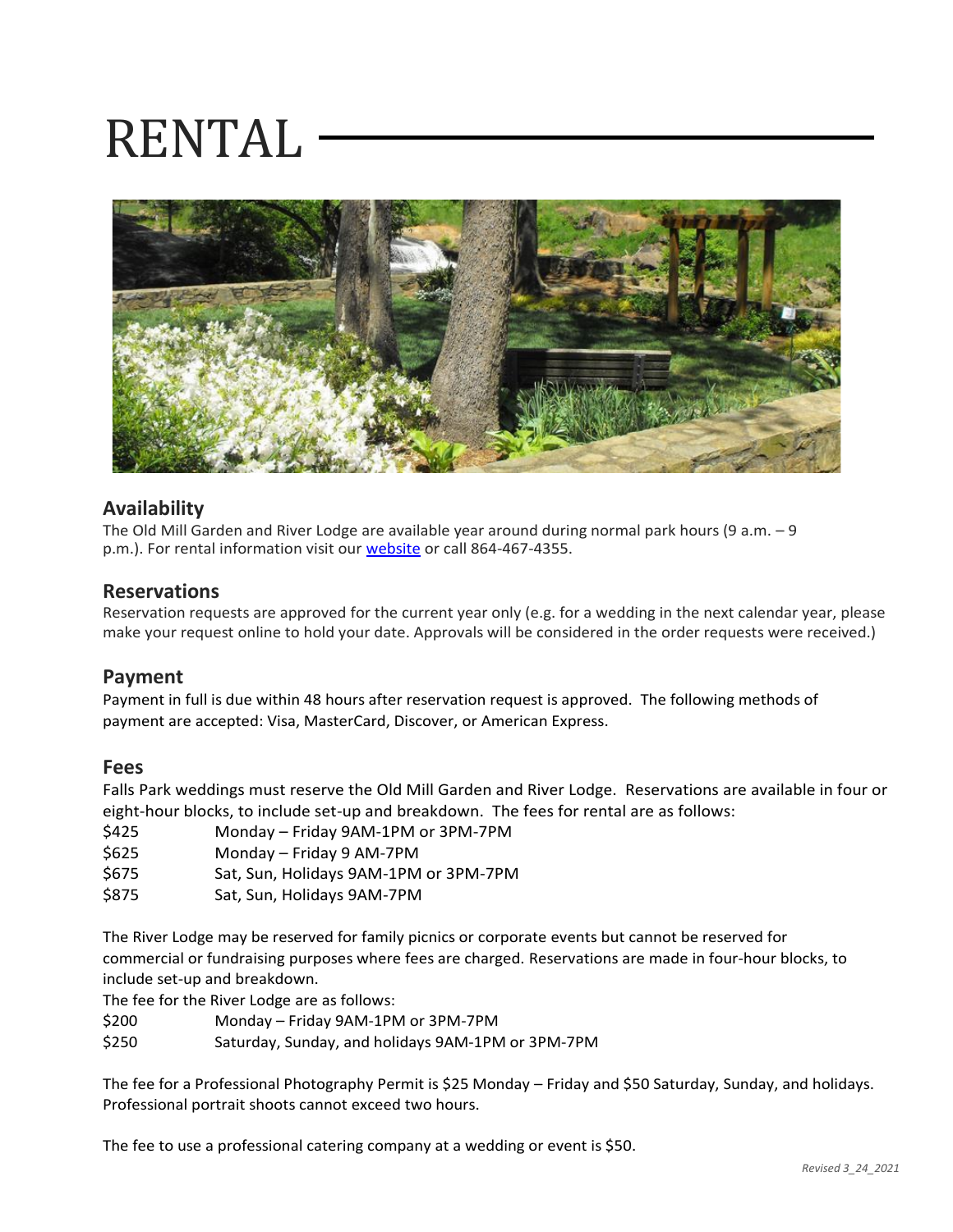## PARK INFO



### **The Old Mill Garden and River Lodge**

The Old Mill Garden and River Lodge will accommodate a maximum of 100 people.

The River Lodge features six picnic tables; one 16-foot table, two 8 foot tables, and three 6-foot tables.

There is no electricity at the River Lodge. Grills, cooking devices, and generators are not permitted.

### **Vehicle Access to the Site**

Vehicular access to the site is via a gated entrance on Furman University Way. If access is needed for deliveries and clean-up, please call 864-467-4355 the week of your event to request the gate code.

Driving and parking on the grass are prohibited.

### **Elevator Access to Falls Park**

An elevator is located at the South Main Street entrance to Falls Park underneath the canopy of Main Street Plaza. Elevator access is available from 9 a.m. to 9 p.m. April – October and from 9 a.m. to 7 p.m. November – March.

#### **Restrooms**

Public restrooms are located near the South Main Street entrance to Falls Park, behind Passerelle's Bistro. The restrooms are open from 9 a.m. to 9 p.m. April – October and from 9 a.m. to 7 p.m. November – March.

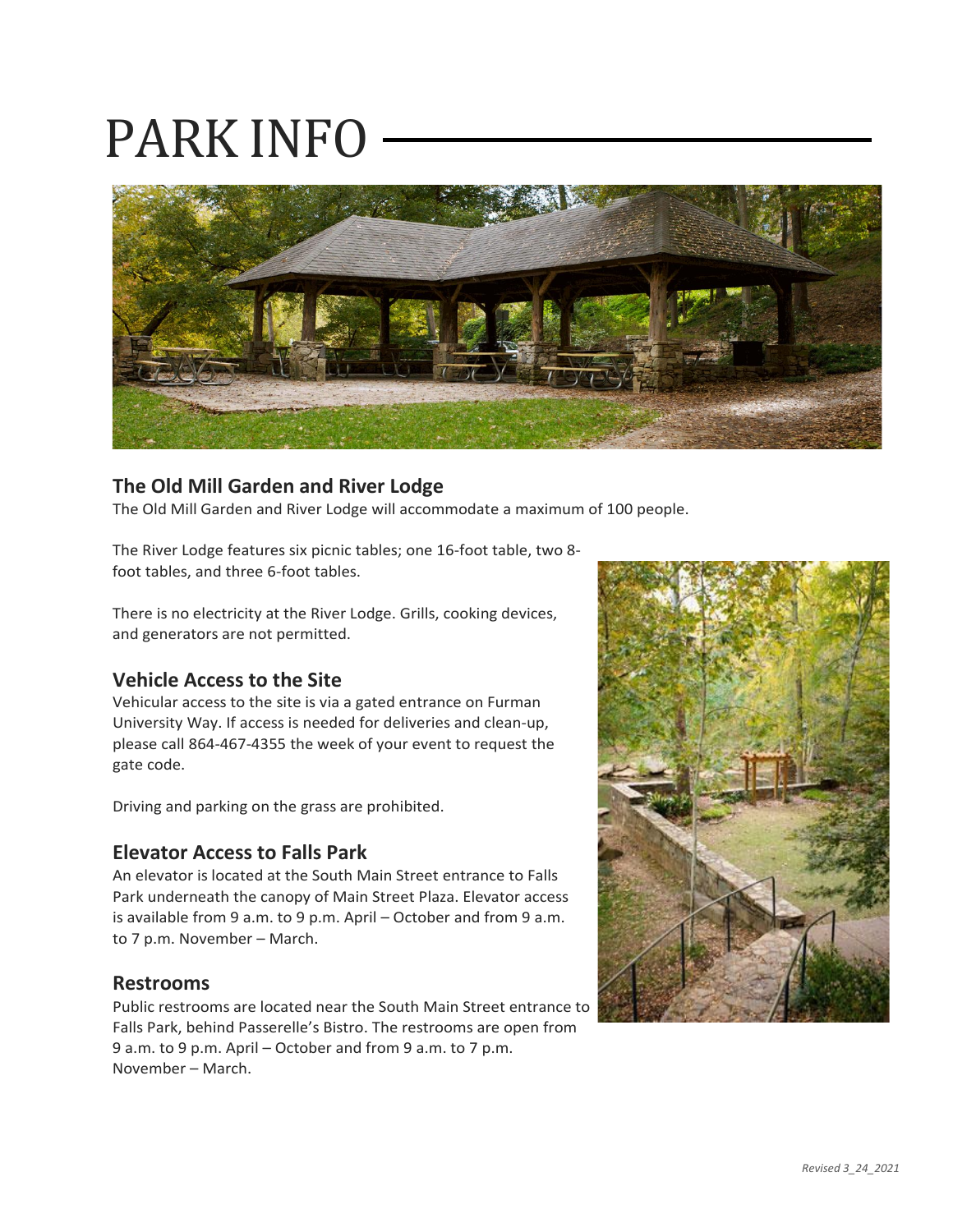# PARKING

### **Riverplace Garage**

300 River Street Greenville, SC 29601

The Riverplace garage is located adjacent to Hampton Inn and Suites at Riverplace. The garage provides monthly, daily, and event parking in the downtown and West End areas, and is less than ½ mile from the River Lodge in Falls Park. Enter the garage from River Street or Riverplace Plaza.



Daily Rates: (1st hour): FREE (2nd hour): \$2.00 Each additional hour): \$1 Maximum Daily Rate: \$7.00

Automated Pay-in-Lane accepts cash, credit cards (Visa, MasterCard, Discover), and parking vouchers.

To purchase pre-paid parking vouchers for your guests, call Parking Services at 864-467-4900 between 8a.m. and 5 p.m. Monday – Friday.

## **On-Street Parking**

On-street parking is available along South Main Street, near the entrance to Falls Park. On-street parking is free but spaces are timed and enforced. Time limits vary from 30 minutes to two hours. All spaces are clearly marked with signage. Handicapped parking is limited near the entrance to Falls Park; however, vehicles displaying a valid handicap placard are permitted to exceed the time limit of any timed space. Elevator access into Falls Park is located underneath the canopy of Main Street Plaza.

## **University Street Parking**

Parking is available on University Street behind the West End Market. Parking is free but spaces are timed and enforced. All spaces have a two-hour time limit. Handicapped parking is limited; however, vehicles displaying a valid handicap placard are permitted to exceed the time limit of any timed space. Falls Park is approximately % mile away, but the walk does include a steep descent.

*For any additional questions regarding parking, please contact the City of Greenville Parking Services*  Division at 864-467-4900 between 8 a.m. and 5 p.m. Monday – Friday or visit parking.greenvillesc.gov.